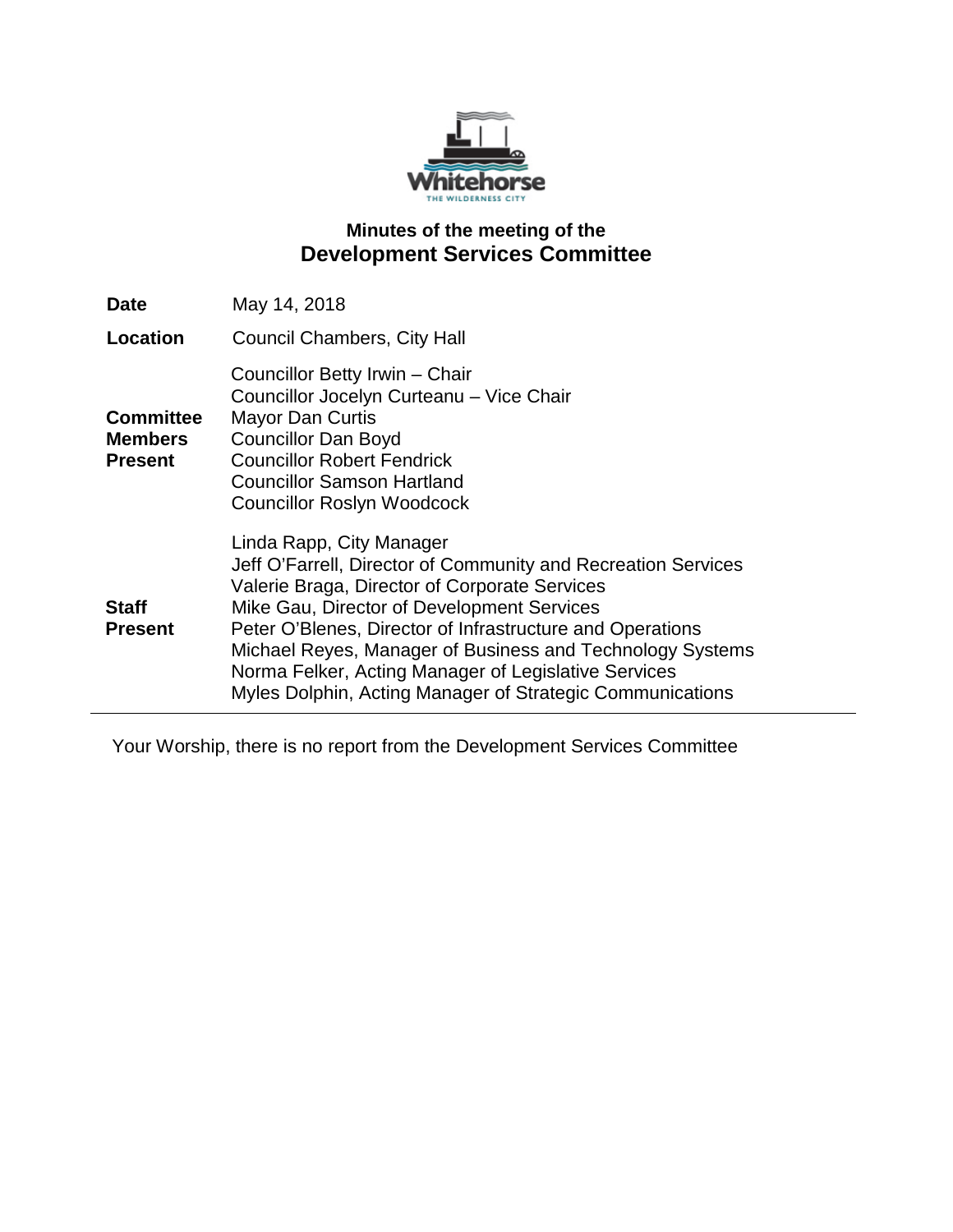

# **Minutes of the meeting of the Corporate Services Committee**

| <b>Date</b>                                          | May 14, 2018                                                                                                                                                                                                                                                                                                                                                                                                                                                                                                                                                                                        |
|------------------------------------------------------|-----------------------------------------------------------------------------------------------------------------------------------------------------------------------------------------------------------------------------------------------------------------------------------------------------------------------------------------------------------------------------------------------------------------------------------------------------------------------------------------------------------------------------------------------------------------------------------------------------|
| <b>Location</b>                                      | <b>Council Chambers, City Hall</b>                                                                                                                                                                                                                                                                                                                                                                                                                                                                                                                                                                  |
| <b>Committee</b><br><b>Members</b><br><b>Present</b> | Councillor Samson Hartland - Chair<br>Councillor Roslyn Woodcock - Vice-Chair<br><b>Mayor Dan Curtis</b><br><b>Councillor Dan Boyd</b><br><b>Councillor Jocelyn Curteanu</b><br><b>Councillor Robert Fendrick</b><br><b>Councillor Betty Irwin</b>                                                                                                                                                                                                                                                                                                                                                  |
| <b>Staff</b><br><b>Present</b>                       | Linda Rapp, City Manager<br>Jeff O'Farrell, Director of Community and Recreation Services<br>Valerie Braga, Director of Corporate Services<br>Mike Gau, Director of Development Services<br>Peter O'Blenes, Director of Infrastructure and Operations<br>Michael Reyes, Manager of Business and Technology Systems<br>Lindsay Schneider, Manager of Financial Services<br>Norma Felker, Acting Manager of Legislative Services<br>Douglas Hnatiuk, Manager of Parks and Community Development<br>Myles Dolphin, Acting Manager of Strategic Communications<br>Dexter Kotylak, Trail Crew Supervisor |

Your Worship, the Corporate Services Committee respectfully submits the following report:

### **1. Budget Amendment – Trail Plan Implementation**

The 2018 capital budget includes funding for two projects for the Parks and Community Development Department that have now received supplemental funding from outside sources. Budget amendments are required to accept the new funding and increase the capital expenditure program accordingly.

Funding has been secured from the Summer Work Experience Green Jobs Initiative and the Trans Canada Trail 2018-2019 capital improvement plan. The funds will be used to hire two new persons for the trail crew, and to improve the Whitehorse Connector Trail that includes the Riverfront and Millennium Trails. Trail upgrades will focus on posts and signage and resurfacing portions of the paved trail.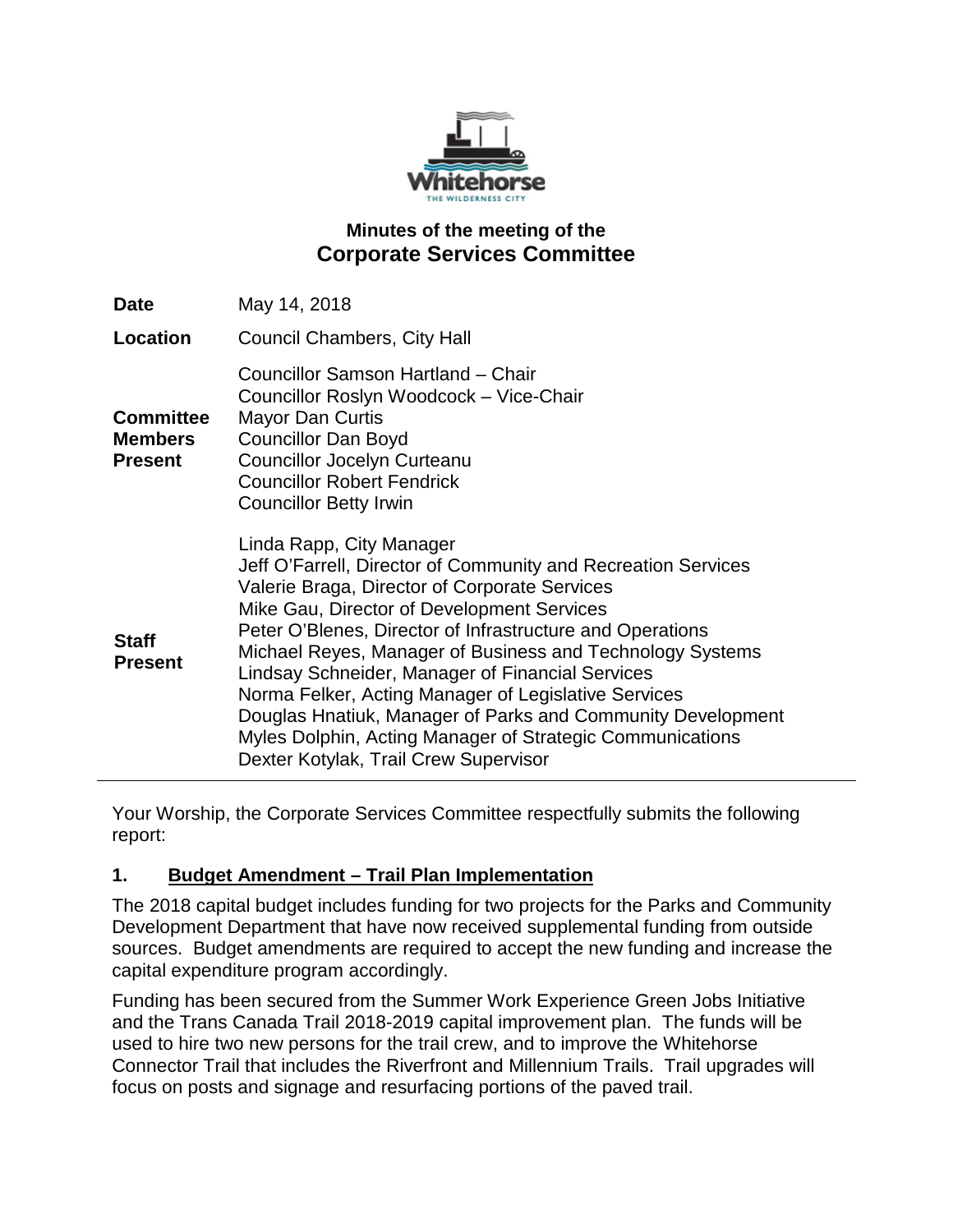#### **The recommendation of the Corporate Services Committee is**

THAT the 2018 to 2021 capital expenditure program be amended by increasing the 2018 Trail Plan Implementation project (740c00409) in the amount of \$24,424.00, funded by the Canada Parks and Recreation Association in the amount of \$11,424.00 for additional staffing costs, and by the Trans Canada Trail in the amount of \$13,000.00 for the additional signage costs; and

THAT the 2018 to 2021 capital expenditure program be amended by increasing the 2018 Paved Trail Resurfacing capital project (740c00610) in the amount of \$10,000.00, funded by the Trans Canada Trail for the additional costs for paved trail resurfacing.

#### **2. Local Improvement – Electrical Services**

In 1989 the City began assisting with the cost of electrifying urban property by financing it and charging the cost back to the property as a local improvement charge. In order to have an application approved the applicant must have title to the property, current taxes must be paid in full, and the cost of the work must not exceed 75% of the assessed value of the property. The owners of the property located at 35 Cousins Airfield Road have met all the conditions of the urban electrification program. A bylaw is required to provide for a work of local improvement.

#### **The recommendation of the Corporate Services Committee is**

THAT the application under the urban electrification program from David and Tabitha Brown for Lot 1445-2, Quad 105D/14 be accepted; and

That Bylaw 2018-33, a bylaw to authorize a work of local improvement for urban electrification at 35 Cousins Airfield Road, be brought forward for consideration under the bylaw process.

### **3. Election Procedures Bylaw**

The *Municipal Act* regulates the conduct of municipal elections. However, council is required to pass a bylaw in each election year to establish procedures specific to the conduct of the election in Whitehorse. The bylaw being brought forward appoints the Returning Officer and delegates to the Returning Officer the authority to administer the conduct of the election. The bylaw also establishes the time and place for the submission of nominations, provides for a Board of Revision, and sets the honorariums to be paid to election officials. The bylaw also establishes the use of an electronic list of electors to enable a "vote anywhere" system, and provides that eligible voters who are not on the list of electors will be able to swear in at the polls.

In conjunction with the bylaw previously adopted to provide for the use of an automated vote counting system for this and future elections, the proposed bylaw addresses all of the variables specific to the municipal election in Whitehorse.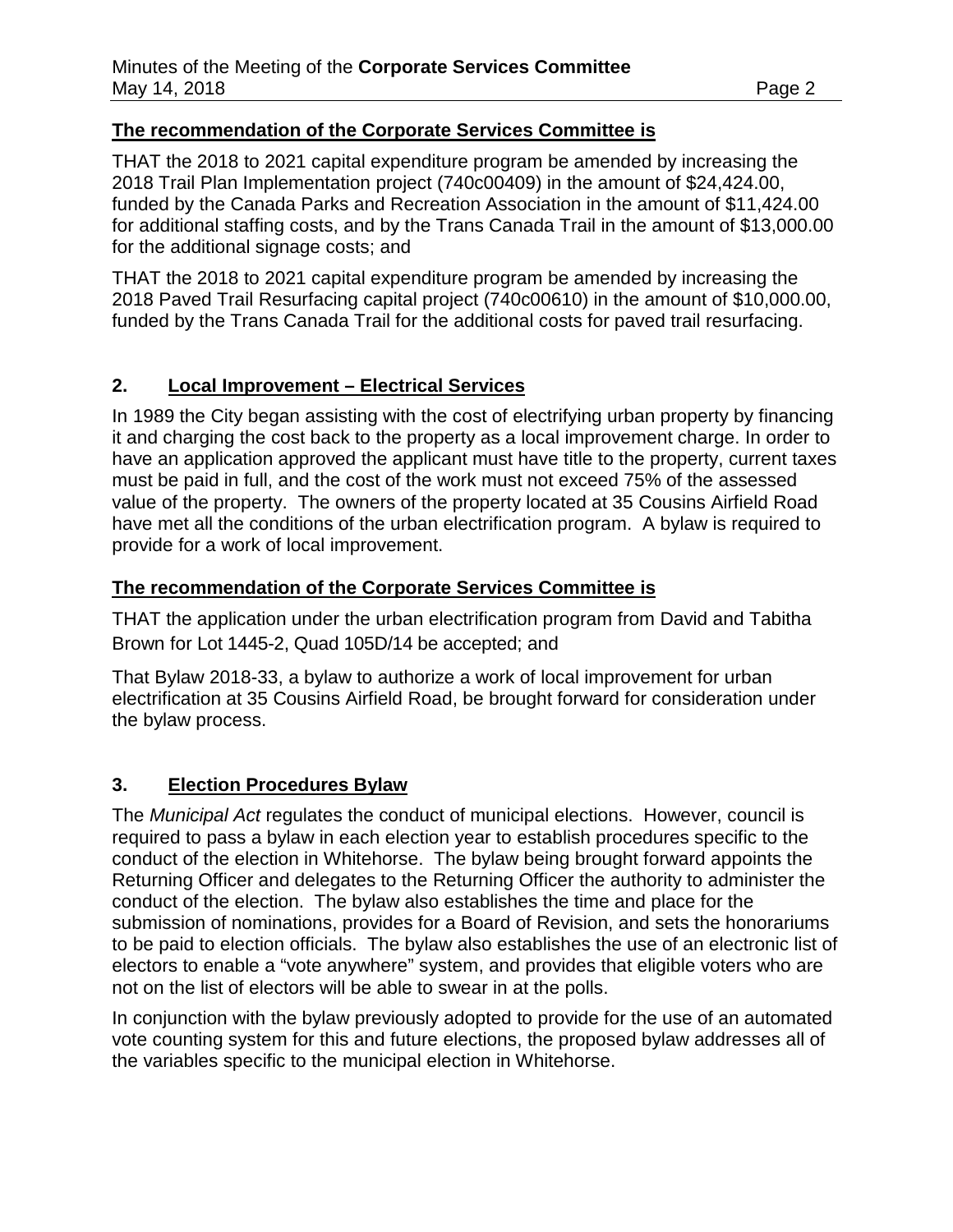Administration confirmed that the bylaw provides for proxy voting in order to offer more options to electors due to the fact that the election period is only 18 days long. It was also confirmed that election staff do not verify the eligibility of candidates as each person who submits a nomination is required to sign under oath a declaration that they meet all eligibility requirements.

### **The recommendation of the Corporate Services Committee is**

THAT Bylaw 2018-32, a bylaw to regulate the conduct of the 2018 municipal election, be brought forward for consideration under the bylaw process.

### **4. Authorize Council Travel**

Council's Expense Policy requires prior approval by council resolution for all requests for funding or reimbursement of expenses incurred in conjunction with travel by members of council outside the City of Whitehorse. The annual conference of the Federation of Canadian Municipalities will be held in Halifax in early June. Various members of council have indicated their intention to attend.

### **The recommendation of the Corporate Services Committee is**

THAT travel expenses for council members attending the 2018 Annual Conference of the Federation of Canadian Municipalities in Halifax be authorized as follows:

- 1. Travel expenses for Mayor Curtis; and
- 2. Travel and per diem expenses from the councillor-initiated allocation for Councillors Curteanu, Fendrick and Woodcock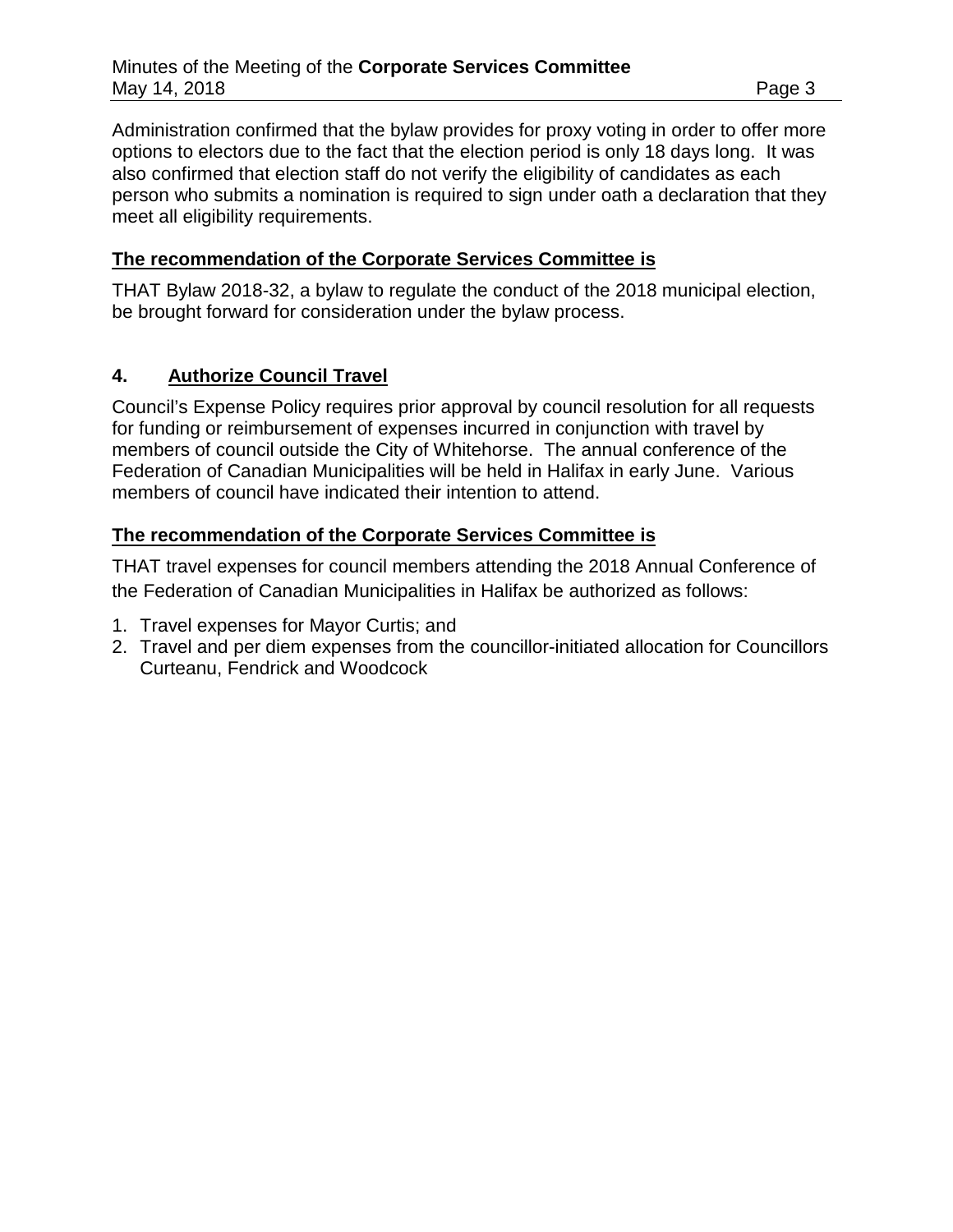

# **Minutes of the meeting of the City Planning Committee**

| Date                                                 | May 14, 2018                                                                                                                                                                                                                                                                                                                                                                                                                                                                                               |
|------------------------------------------------------|------------------------------------------------------------------------------------------------------------------------------------------------------------------------------------------------------------------------------------------------------------------------------------------------------------------------------------------------------------------------------------------------------------------------------------------------------------------------------------------------------------|
| Location                                             | <b>Council Chambers, City Hall</b>                                                                                                                                                                                                                                                                                                                                                                                                                                                                         |
| <b>Committee</b><br><b>Members</b><br><b>Present</b> | Councillor Robert Fendrick - Chair<br>Councillor Betty Irwin - Vice Chair<br>Mayor Dan Curtis<br><b>Councillor Dan Boyd</b><br><b>Councillor Jocelyn Curteanu</b><br><b>Councillor Samson Hartland</b><br><b>Councillor Roslyn Woodcock</b>                                                                                                                                                                                                                                                                |
| <b>Staff</b><br><b>Present</b>                       | Linda Rapp, City Manager<br>Jeff O'Farrell, Director of Community and Recreation Services<br>Valerie Braga, Director of Corporate Services<br>Mike Gau, Director of Development Services<br>Peter O'Blenes, Director of Infrastructure and Operations<br>Michael Reyes, Manager of Business and Technology Systems<br>Norma Felker, Acting Manager of Legislative Services<br>Myles Dolphin, Acting Manager of Strategic Communications<br>Mélodie Simard, Manager of Planning and Sustainability Services |

Your Worship, the City Planning Committee respectfully submits the following report:

# **1. Public Hearing Report – Zoning Amendment (21 – 12th Avenue**

The owner of  $21 - 12<sup>th</sup>$  Avenue in Porter Creek has applied to change the zoning of the property to allow for the construction of a five-unit townhouse development. At the public hearing for this zoning amendment one person raised concerns regarding traffic safety issues adjacent to the property. 40 written submissions were received, 38 opposed and two expressing concerns. Issues raised included concerns regarding multiple housing and increased density in Porter Creek, traffic and safety issues, and also concerns regarding the existing state of the property.

The submissions received placed value on the low density and large lot size character of Porter Creek as well as the limit on building height. Concerns were expressed about perceived increases in noise, traffic and pets as well as a greater load on water and sewer services. The proposed change in zoning would allow a 20% increase in density on this lot, increasing the maximum allowable number of dwellings from four to five units.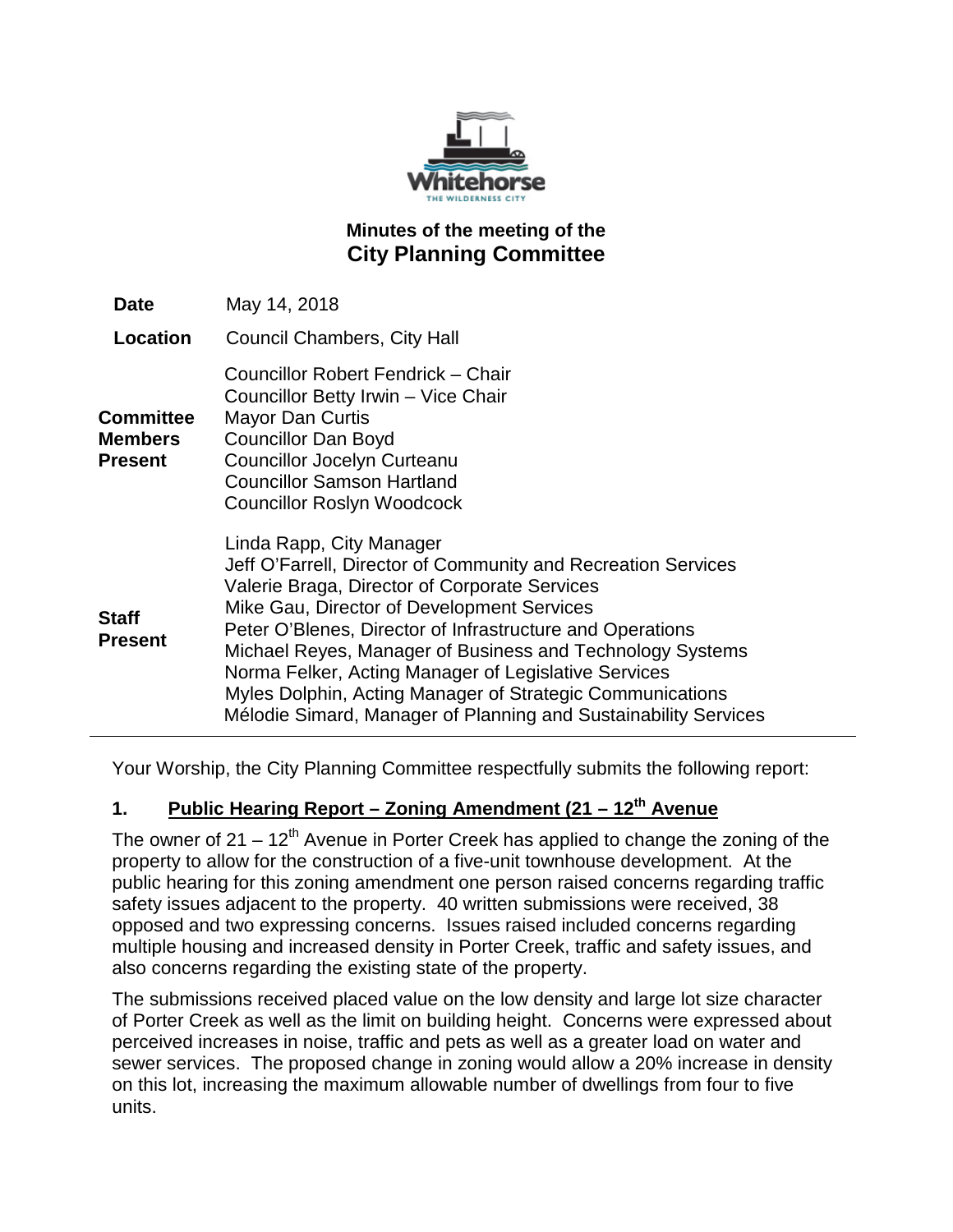Cam Kos addressed the committee to provide information on past zoning amendment applications in this area of Porter Creek that were either approved with conditions or denied. The Committee requested additional details regarding the history of development in the area.

The location of the property lends merit for the amendment as it is adjacent to a major collector road that is a transit route and is also close to other amenities and services. However, administration currently does not have adequate information such as traffic impacts to recommend more than five units.

### **The recommendation of the City Planning Committee is**

THAT Bylaw 2018-22, a bylaw to amend the zoning of 21  $-$  12<sup>th</sup> Avenue, be brought forward for second and third reading under the bylaw process; and

THAT the bylaw be amended at second reading to cap the number of allowable dwelling units on the property at a maximum of five units.

### **2. Zoning Amendment – 51 Keewenaw Drive**

The owner of 51 Keewenaw Drive in Copper Ridge has applied to amend the zoning of the property to allow for the development of a 10-unit townhouse complex without a commercial component. The lot is currently zoned Neighbourhood Commercial, but the close proximity to existing businesses in Granger makes the feasibility of commercial establishments challenging at this site. The subject lot is a corner property, bordered on two sides by road frontage. The other two sides are bordered by an area zoned Parks and Recreation that includes a play structure. Public transit is available on the adjacent North Star Drive. These factors contribute to the site's general suitability for higher density residential development. The townhouse proposal would add diversity to the housing stock of Copper Ridge.

### **The recommendation of the City Planning Committee is**

THAT Bylaw 2018-30, a bylaw to amend the zoning at 51 Keewenaw Drive to allow for a 10-unit townhouse development without a commercial component, be brought forward for consideration under the bylaw process.

# **3. Zoning Amendment – 19 McIntyre Drive**

The Kwanlin Dün First Nation has applied to change the zoning of a vacant lot on McIntyre Drive to allow for the development of a multi-purpose building. The proposed zoning will allow for a building that accommodates a combination of office space and community gathering space. The proposed development will add institutional and neighbourhood amenities to the area.

The lot is located on McIntyre Drive, which is a collector road that is designed to accommodate a traffic level higher than what it currently experiences. As such, the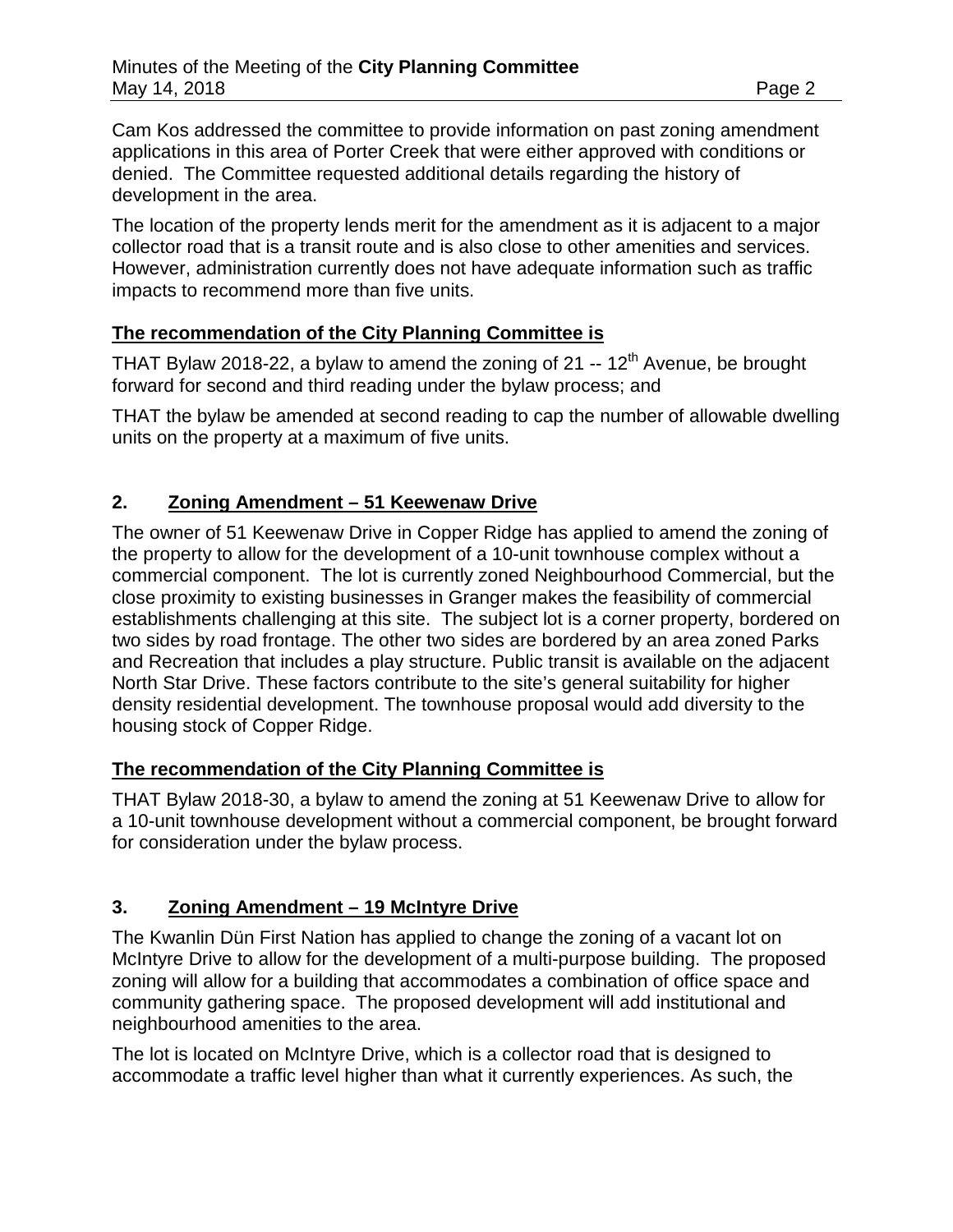development is not anticipated to generate traffic-related issues. McIntyre Drive is also serviced by a City bus route, making the site accessible for transit riders.

### **The recommendation of the City Planning Committee is**

THAT Bylaw 2018-34, a bylaw to amend the zoning at 19 McIntyre Drive in the McIntyre Subdivision to allow for the development of a multi-purpose building, be brought forward for consideration under the bylaw process.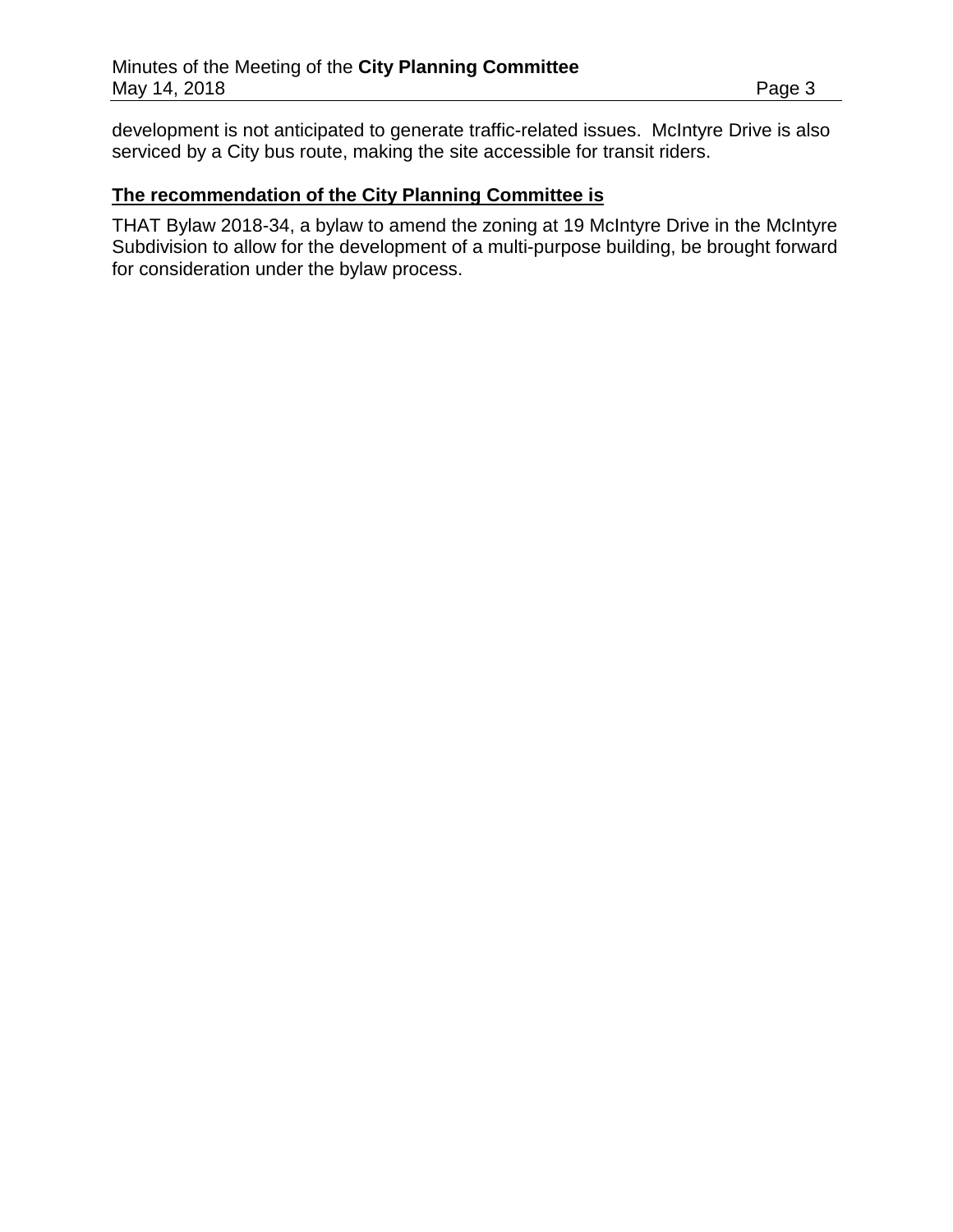

# **Minutes of the meeting of the City Operations Committee**

| <b>Date</b>                                          | May 14, 2018                                                                                                                                                                                                                                                                                                                                                                                                                                                                                                                    |
|------------------------------------------------------|---------------------------------------------------------------------------------------------------------------------------------------------------------------------------------------------------------------------------------------------------------------------------------------------------------------------------------------------------------------------------------------------------------------------------------------------------------------------------------------------------------------------------------|
| Location                                             | <b>Council Chambers, City Hall</b>                                                                                                                                                                                                                                                                                                                                                                                                                                                                                              |
| <b>Committee</b><br><b>Members</b><br><b>Present</b> | Councillor Dan Boyd - Chair<br>Councillor Samson Hartland - Vice Chair<br><b>Mayor Dan Curtis</b><br>Councillor Jocelyn Curteanu<br><b>Councillor Robert Fendrick</b><br><b>Councillor Betty Irwin</b><br><b>Councillor Roslyn Woodcock</b>                                                                                                                                                                                                                                                                                     |
| <b>Staff</b><br><b>Present</b>                       | Linda Rapp, City Manager<br>Jeff O'Farrell, Director of Community and Recreation Services<br>Valerie Braga, Director of Corporate Services<br>Mike Gau, Director of Development Services<br>Peter O'Blenes, Director of Infrastructure and Operations<br>Michael Reyes, Manager of Business and Technology Systems<br>Wayne Tuck, Manager of Engineering Services<br>Norma Felker, Acting Manager of Legislative Services<br>Myles Dolphin, Acting Manager of Strategic Communications<br>Richard Graham, Manager of Operations |

Your Worship, the City Operations Committee respectfully submits the following report:

### **1. Contract Award – Rural Roads Project**

The 2018 capital budget includes funds for the resurfacing of roads and intersections in the Cowley Creek Subdivision. The project will resurface roads with bituminous surface treatment and pave intersections with warm mix asphalt. One bid was received in response to the tender issued. The internal review committee agreed that the sole bidder is familiar with the scope of the work and has the skills and ability to conduct the work successfully. The prices submitted are reasonable, and sufficient funds are available in the budget through Gas Tax funding to complete the project.

### **The recommendation of the City Operations Committee is**

THAT Administration be authorized to award the contract for the 2018 Rural Roads project to Skookum Asphalt Ltd. for a net cost to the City of \$348,216.63, plus GST.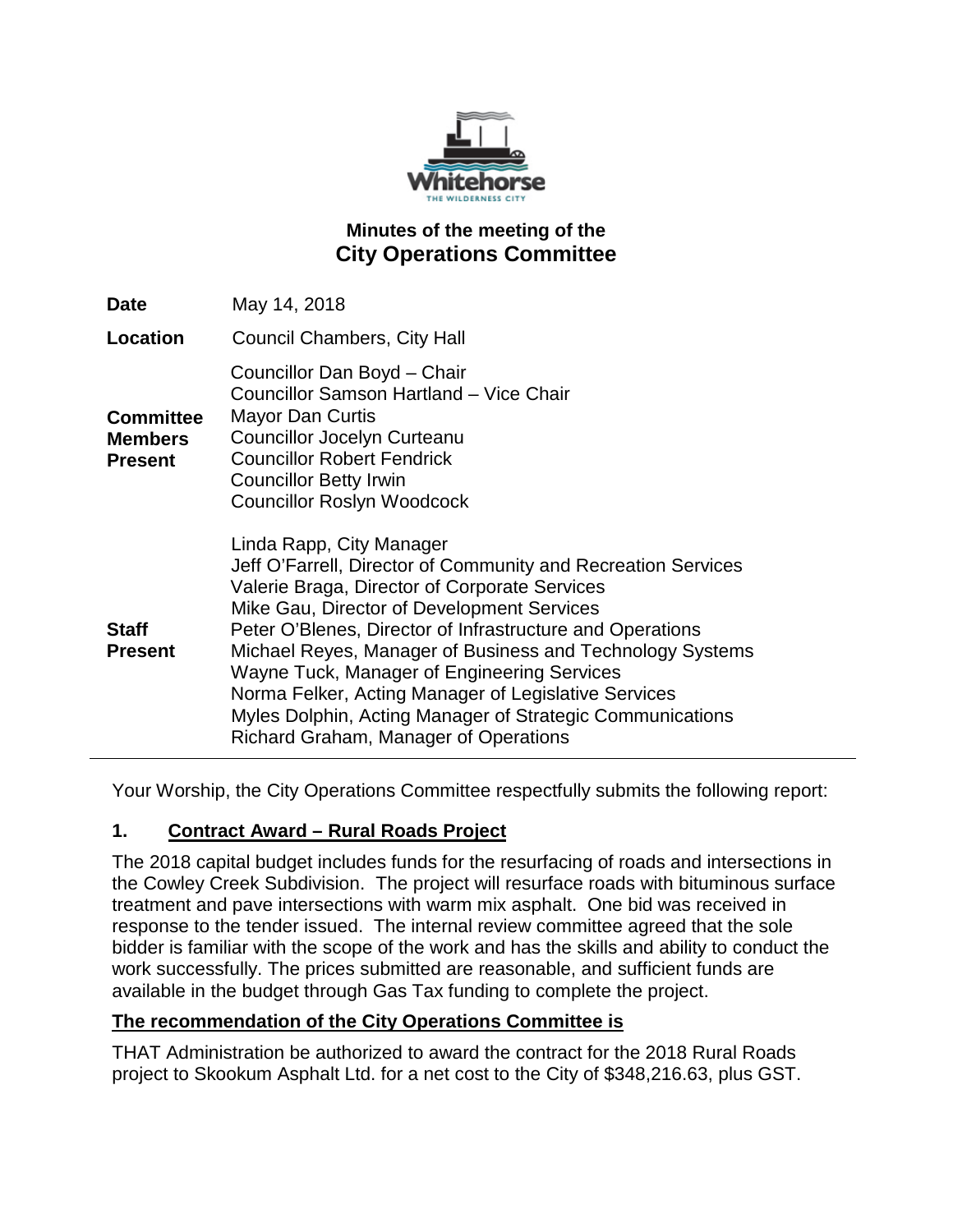# **2. Contract Award – Supply of Dump Truck**

The 2018 capital budget includes funds for the replacement of a tandem axle dump truck in accordance with the City's vehicle and equipment replacement administrative directive. Only one bid was received in response to the tender issued. The internal review committee determined that the sole bid meets all tender specifications and the price submitted is reasonable. Sufficient funds are available in the capital budget to complete this purchase.

# **The recommendation of the City Operations Committee is**

THAT Administration be authorized to award the contract for the supply of one tandem axle dump truck to Inland Kenworth for a net cost to the City of \$251,857.34 plus GST.

# **3. Contract Award – Landfill Excavation Phase II West**

Current operating conditions in the City's Waste Management Facility are reaching 100% capacity due to a large volume of construction demolition material received in 2017. The 2018 capital budget includes funds for the completion of earthwork to get Phase II ready for continued landfilling. The project will complete the excavation of earth from the Phase II West area of the landfill for the rehabilitation and construction of new roads and the stockpiling of cover material.

Three bids were received in response to the tender issued. An internal review committee agreed that the low bidder is familiar with the scope of work and has the knowledge and experience to complete the work successfully. The prices submitted are reasonable. Sufficient funds are available in the capital budget, funded by Gas Tax, to complete this project.

# **The recommendation of the City Operations Committee is**

THAT Administration be authorized to award the contract for the Landfill Excavation Phase II West project to Cobalt Construction for a net cost to the City of \$315,590.00 plus GST.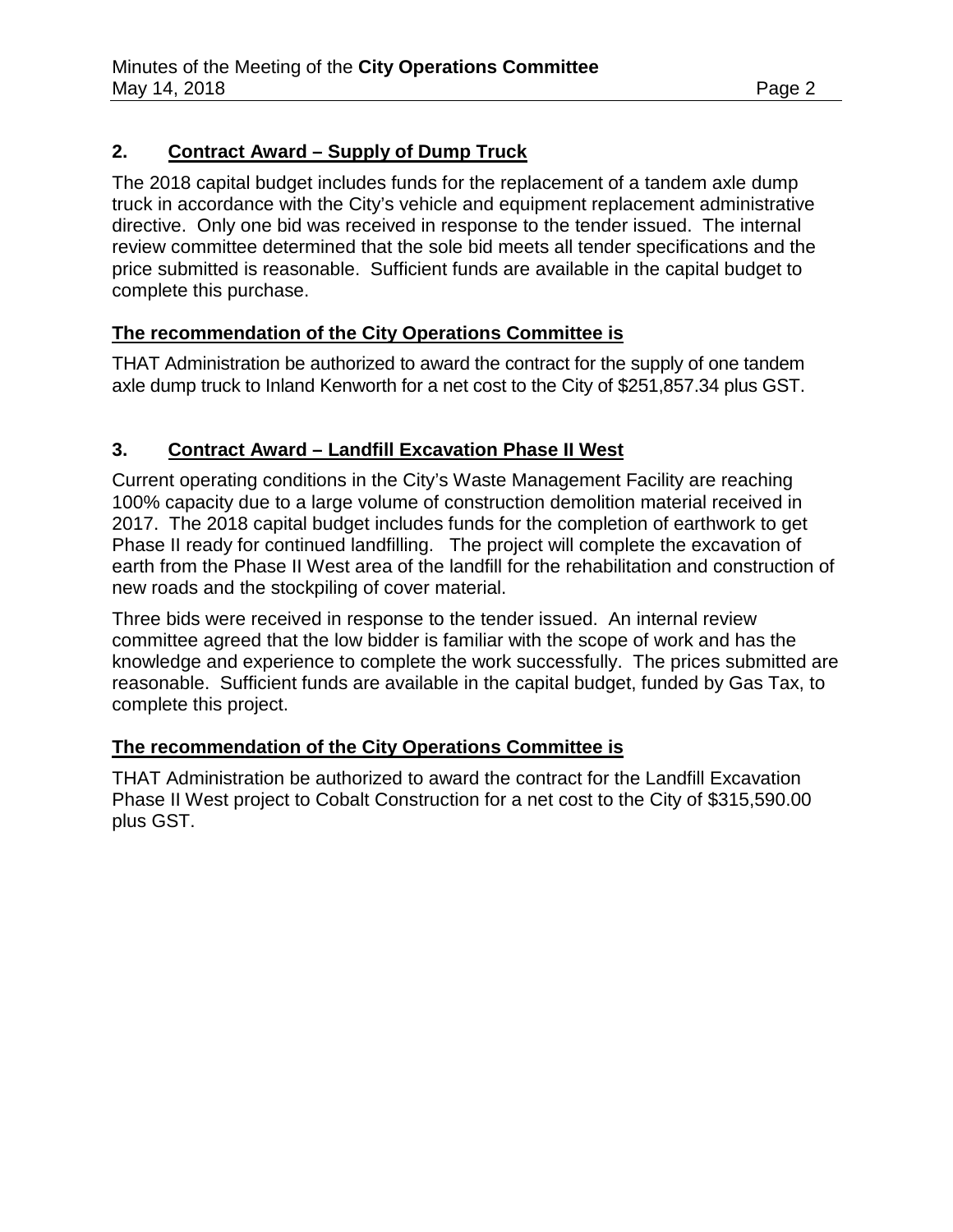

# **Minutes of the meeting of the Community Services Committee**

| <b>Date</b>                                          | May 14, 2018                                                                                                                                                                                                                                                                                                                                                                                                                            |
|------------------------------------------------------|-----------------------------------------------------------------------------------------------------------------------------------------------------------------------------------------------------------------------------------------------------------------------------------------------------------------------------------------------------------------------------------------------------------------------------------------|
| Location                                             | <b>Council Chambers, City Hall</b>                                                                                                                                                                                                                                                                                                                                                                                                      |
| <b>Committee</b><br><b>Members</b><br><b>Present</b> | Councillor Jocelyn Curteanu - Chair<br>Councillor Robert Fendrick - Vice Chair<br><b>Mayor Dan Curtis</b><br><b>Councillor Dan Boyd</b><br><b>Councillor Samson Hartland</b><br><b>Councillor Betty Irwin</b><br><b>Councillor Roslyn Woodcock</b>                                                                                                                                                                                      |
| <b>Staff</b><br><b>Present</b>                       | Linda Rapp, City Manager<br>Jeff O'Farrell, Director of Community and Recreation Services<br>Valerie Braga, Director of Corporate Services<br>Mike Gau, Director of Development Services<br>Peter O'Blenes, Director of Infrastructure and Operations<br>Michael Reyes, Manager of Business and Technology Systems<br>Norma Felker, Acting Manager of Legislative Services<br>Myles Dolphin, Acting Manager of Strategic Communications |

Your Worship, the Community Services Committee respectfully submits the following report:

### **1. AYC Annual Meeting** – For Information Only

Committee members provided an update on the activities and events at the annual meeting of the Association of Yukon Communities. Highlights included the election of Tara Wheeler from Carmacks as the new President and the information that the three resolutions submitted by the City of Whitehorse were endorsed by the membership.

# **2. Community Events** – For Information Only

The Mayor highlighted activities that took place during Yukon Mining and Geology Week and thanked Councillor Hartland for his work with the Yukon Exploration and Discovery Camp.